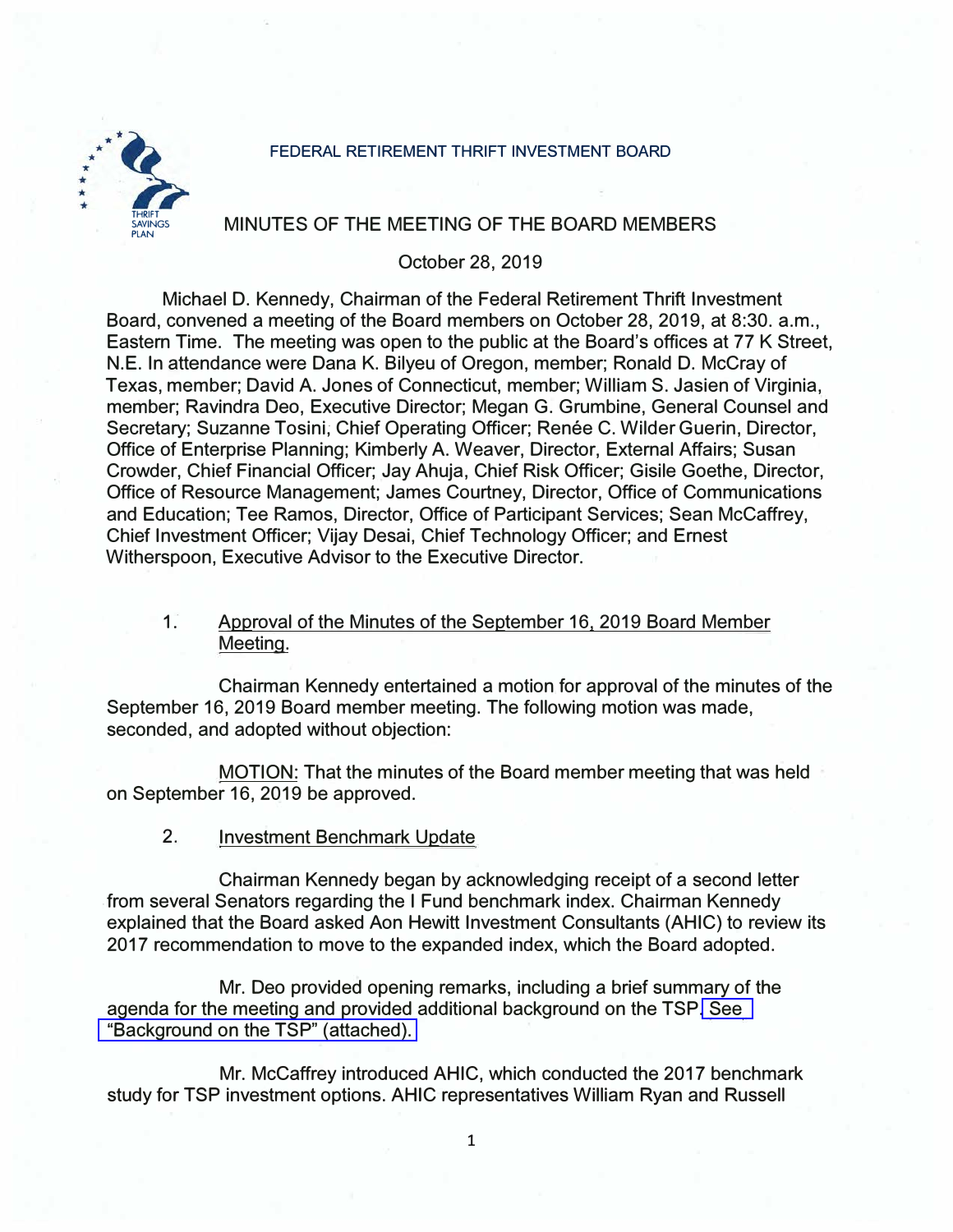Ivinjack presented a summary of their recent re-examination of their 2017 work related to the I Fund benchmark. See "I Fund Policy Benchmark Review" and "I Fund Benchmark Study" (attached).

Mr. Ivinjack explained that before 2017, AHIC conducted two reviews of the I Fund index and recommended at those times to remain with the MSCI EAFE Index (EAFE Index). In 2017 AHIC recommended expanding to the MSCI All Country World ex US IMI Index (ACWI ex USA IMI Index) to add Canada, emerging markets and small cap equities to the TSP's I Fund holdings. After summarizing the agenda for AHIC's presentation, Mr. Ivinjack stated that after AHIC's review, it is reaffirming its 2017 recommendation.

Mr. Ivinjack discussed FERSA's legislative requirements in relation to the I Fund, which requires the Board to select a commonly recognized index that is a reasonably complete representation of the international equity markets.<sup>1</sup> Mr. Ivinjack explained that the ACWI ex US IMI Index covers 99 percent of the international markets, which AHIC believes better meets the statutory requirements of FERSA. He noted that, in contrast, the current I Fund benchmark index, MSCI EAFE, covers only 58 percent of the non-US equity market.

Prior to 2017, AHIC had recommended not moving from the EAFE Index because of liquidity concerns and because of the TSP's size and circumstances in stress situations. Due to the development of the markets, increased liquidity, and capabilities of index managers and peer practices, AHIC became comfortable with the ACWI ex US IMI Index.

AHIC explained the due diligence it has conducted since the 2017 report and talked about peer practices. AHIC examined the practices of twenty large defined contribution plans (comprised of plans of the ten largest publicly traded companies and ten top federal contractors) all of which include emerging markets as part of their international equities options.

In response to questioning by Board Member Jasien, Mr. Ivinjack estimated approximately 50 percent of the twenty plans offered a brokerage window and offered between 15 and 20 funds on their investment menu. Board Member Jasien asked if it was possible for participants in these twenty plans to invest internationally without exposure to emerging markets to which Mr. Ivinjack replied that many plans had a similar benchmark to the ACWI ex US IMI Index while others bifurcated between the MSCI EAFE Index and emerging markets separately.

Mr. Ivinjack explained that AHIC's examination found that 100 percent of the twenty largest public defined benefit plans invest in emerging market equity. including Chinese equities. In response to questioning by Board Member Jasien, Mr. Ryan explained the relevance to the TSP of examining investment practices of not only defined contribution plans but also defined benefit plans and target date funds. Mr.

 $15$  U.S.C. § 8438(b)(4).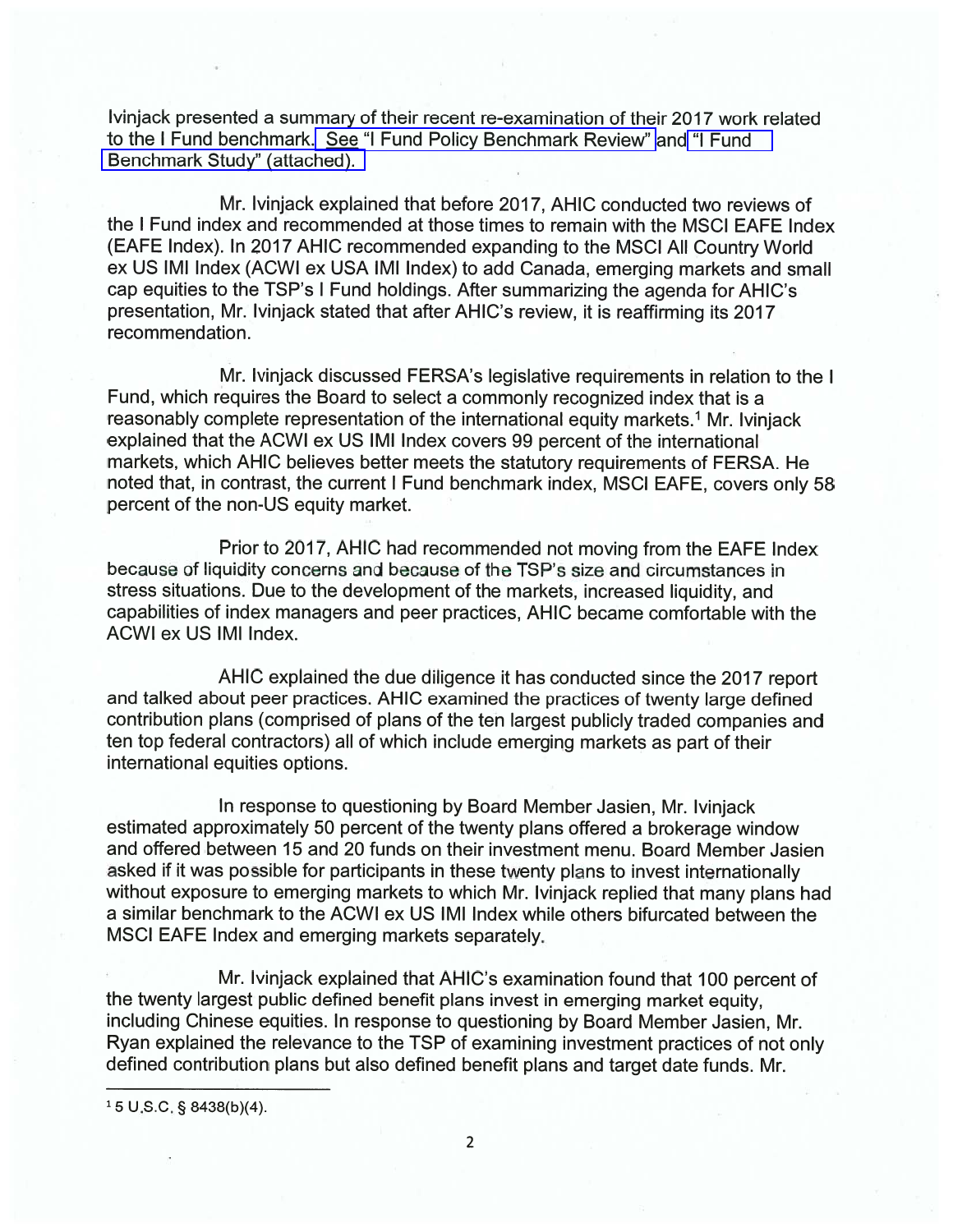Ryan then explained that the six largest target date asset managers, representing 86 percent of the target date fund market, are building target date portfolios with exposure to non-US stocks, including emerging markets and small-cap equities on their benchmark. The increased investment by defined contribution plans, defined benefit plans, and target date funds has provided additional liquidity to emerging markets over the past three to five years, which made AHIC more comfortable with recommending the ACWI ex US IMI Index for the TSP I Fund benchmark.

Mr. Ryan then discussed investment metrics and the modern portfolio theory. AHIC reviewed the merits of expanding the I Fund benchmark to provide more complete coverage of the international equity opportunity set. By expanding the index, TSP participants would gain exposure to Canada, emerging markets and non-U.S. small cap stocks not previously available to them.

Mr. Ryan discussed the changes from 2017 to 2019. AHIC's forwardlooking capital market assumptions signal that the expansion to the ACWI ex US IMI Index can improve the expected return and decrease volatility. In response to Board Member McCray's questioning, Mr. Ryan explained that similar to the last ten years in the U.S. equity market, market growth in international equities is expected to decrease the volatility in that market.

Mr. Ryan discussed AHIC's modeling of the impact of an expanded international equity index on three L Funds. Investment in the L Funds is the primary way participants are exposed to the I Fund. AHIC found that the expanded benchmark can improve the expected return over a future 10-year period. AHIC also found that the reduction in volatility may improve outcomes even in down markets.

Mr. Ryan discussed the inclusion of Chinese equities in the portfolio. Over the past ten years, U.S. retirement funds' investment in Chinese equities is estimated to have grown from \$53 billion to \$161 billion. China is one of the fastest growing emerging markets countries. The two major Chinese exchanges combined would be ranked the third largest exchange after the New York Stock Exchange and NASDAQ. Additionally, there is an improvement in transparency, the overall regulatory environment and scrutiny. The market itself will reflect when an individual company does not have a positive outlook and value that security accordingly. In response to Board Member McCray's question, Mr. Ryan explained that AHIC's model accounted for different disclosure and transparency across markets.

In response to Board Member Bilyeu's questions, Mr. Ryan explained that when determining which countries will be represented on an index, MSCI applies rules based on a number of factors. The MSCI EAFE Index represents 21 developed markets, large- and mid-cap stocks, and 900+ companies. The MSCI ACWI ex USA IMI Index represents 22 developed countries and 26 emerging markets, large-, mid- and small-cap stocks and 6,000+ companies.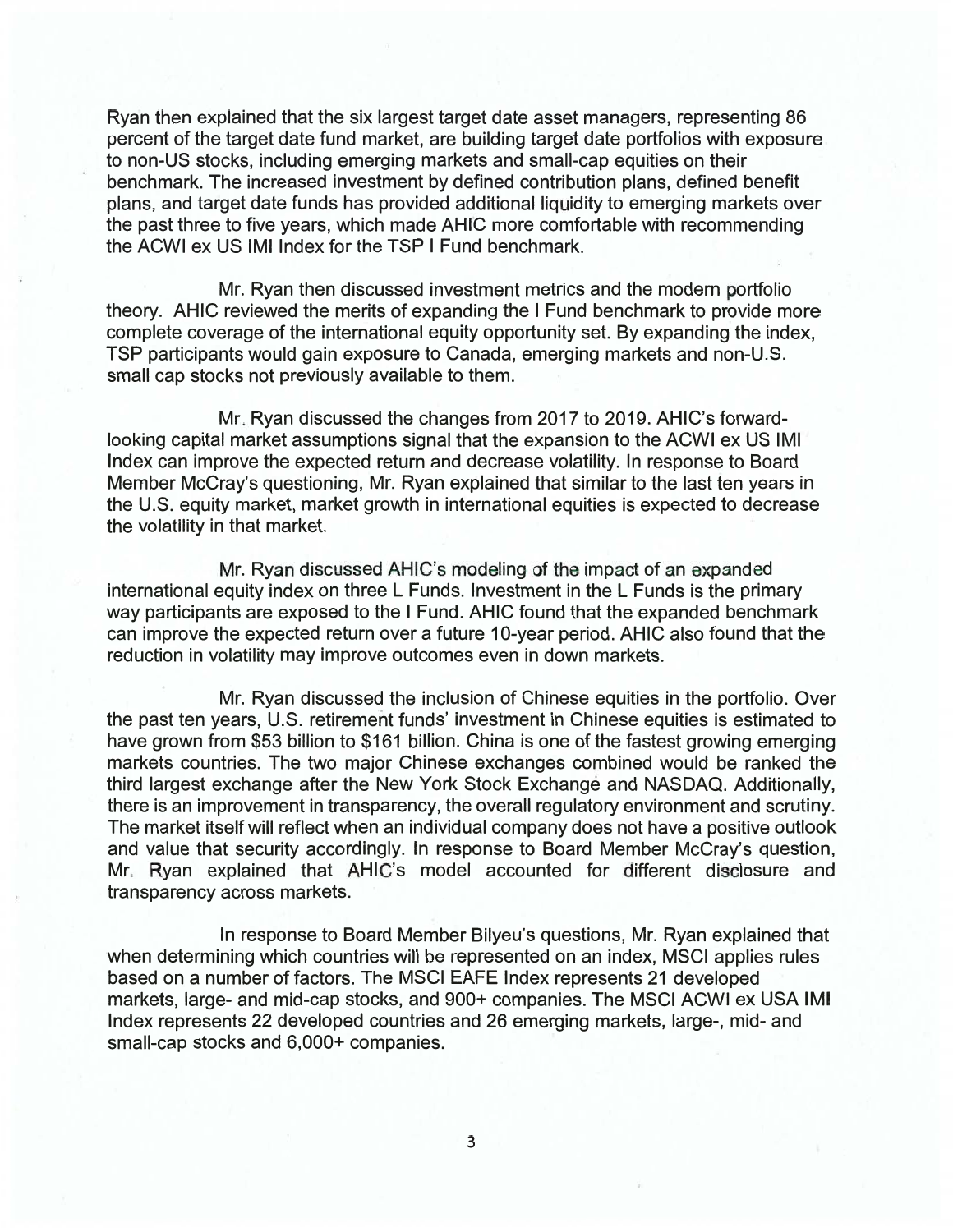Board Member Jones asked whether AHIC considered recommending an emerging markets index as a separate option for the TSP. Mr. Ryan explained that AHIC believed a separate index for emerging markets as well as the MSCI EAFE Index would conflict with the current legislative requirements for the I Fund and that legislation would need to be passed to segment emerging markets from the TSP international fund. Mr. Ivinjack further explained that AHIC's investment structure review showed that a standalone emerging markets fund would be too risky for participants.

Board Member Jasien asked whether the largest defined contribution plans had a separate emerging market index option. Mr. Ryan responded that three of the 10 largest plans of publicly traded companies and six plans out of 10 top federal contractors have a standalone emerging market equity fund. Mr. Ryan further explained that the average U.S. investor selects between two and three investment options. Because investors base their selection on trailing investment performance, AHIC stated that stand-alone emerging market funds tend not to serve defined contribution participants well.

Board Member Jasien asked what the actual returns would be for TSP participants had they been mapped to the ACWI ex US IMI Index in 2017 and whether participants would be better off since 2017 with the EAFE Index or the ACWI ex US Index. Mr. Ryan stated they did not calculate the actual returns for that time period, but will do so for the Board.

In response to Chairman Kennedy's questions, Mr. Ivinjack stated that the TSP would be an outlier in the investment industry if the Board decided to stay with the EAFE Index. By providing access to emerging markets, Canada and small cap equities, the TSP would be in line with the practices of its peers. In response to Board Member McCray's question, Mr. Ivinjack explained that comparable funds are moving to the expanded index because their expected return and risk are enhanced and that participants in those plans are better off.

Board Member Jones noted that the 2050 L Fund carries the greatest investment risk based on AHIC's projection that shows only a minimal difference of expected returns over 10 years between the EAFE Index and the ACWI ex US IMI Index. Mr. Ryan explained that part of the minimal differential in the 2050 L Fund has to do with savings and salary rates of younger participants in that fund who may not benefit from the compounding effect that comes with having larger balances.

Mr. Ryan then summarized AHIC's findings. Based on AHIC's understanding of how participants build their portfolios, expanding from the EAFE Index to the ACWI ex US IMI Index is in the best interest of TSP participants. AHIC believes that the expansion will provide a more efficient portfolio and a simple way for participants to get access to Canadian equities, emerging markets and small cap equities and will be in line with the best practices of the TSP's peers. Mr. Ivinjack added that broader diversification - including an additional 30 plus percent of the non-US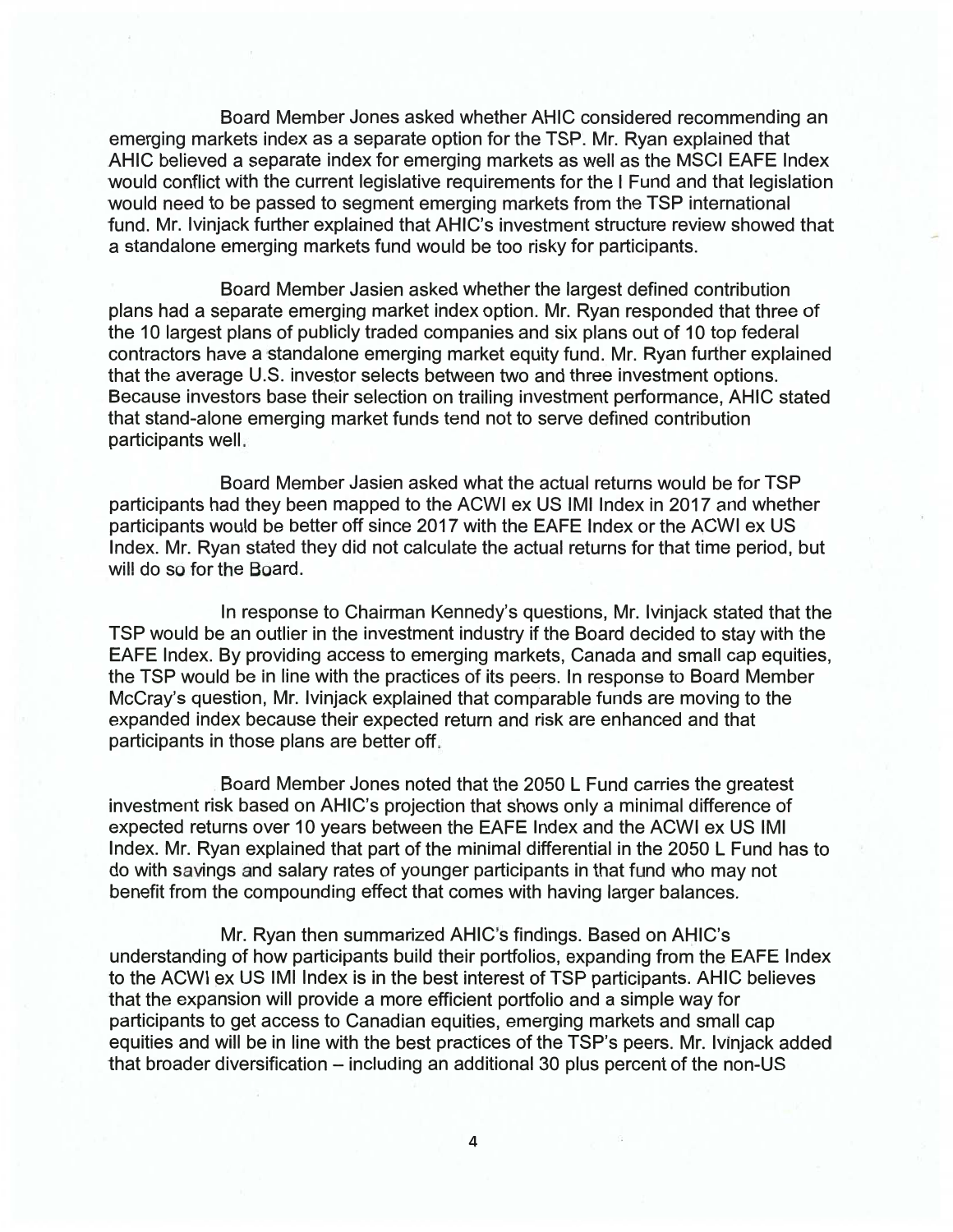markets – is a true benefit of the expansion and better meets the legislative requirements.

In response to Board Member Jasien's questioning, Mr. Deo explained that participants would be mapped automatically to the new I Fund if the Board elects to reaffirm its 2017 decision. Mr. Deo explained that participants can reallocate money currently invested in the existing I Fund to another TSP Fund before or after the mapping to a new I Fund. Mr. Deo stated that a participant who is opposed to investing in China would not have another international equities investment option under the TSP. In further response to Board Member Jasien's questions, Mr. Deo stated that it would be challenging to add an emerging markets index fund to the TSP's current funds lineup and explained the risk of participants choosing the emerging markets fund at the wrong time. Mr. Deo also noted that the Board currently does not have the legislative authority to add a separate emerging markets fund.

In response to Board Member McCray's questions, Mr. Deo confirmed that a participant who wanted to invest in China would not have a way to do so with the current benchmark. Board Member Jasien pointed out that participants could invest in China with a brokerage window. Mr. Deo explained that a procurement is underway to offer a mutual fund window that would allow a participant who wanted to invest internationally, but not in the I Fund, to do so through that window. Chairman Kennedy explained that the mutual fund window is anticipated to be implemented in the year 2022. Board Member Jasien asked whether there was an international index that specifically excluded China to which Mr. Ryan answered that he was not aware of any such index.

After confirming there were no additional questions, Chairman Kennedy concluded the I Fund presentation, and there was a 15 minute break. Upon return, Chairman Kennedy turned it over to Mr. Deo for the monthly reports.

## 3. Monthly Reports.

#### a. Participant Activity Report

Mr. Ramos reviewed the monthly participant activity report. [See 'Thrift](https://www.frtib.gov/pdf/minutes/2019/Oct/MM-2019Oct-Att4.pdf) [Savings Fund Statistics" \(attached\).](https://www.frtib.gov/pdf/minutes/2019/Oct/MM-2019Oct-Att4.pdf) Mr. Ramos shared some statistics from the deployment of the Additional Withdrawals Project (AWP). Single payment total-account transfers out of TSP decreased by 47 percent. Partial withdrawals increased by 333 percent, and age-based withdrawals increased by 254 percent. On the Monday after deployment, the contact center received more volume than any previous peak day resulting in a one-day blip in service levels across the Board. The average number of calls per day increased by nearly 2,000 calls immediately following AWP.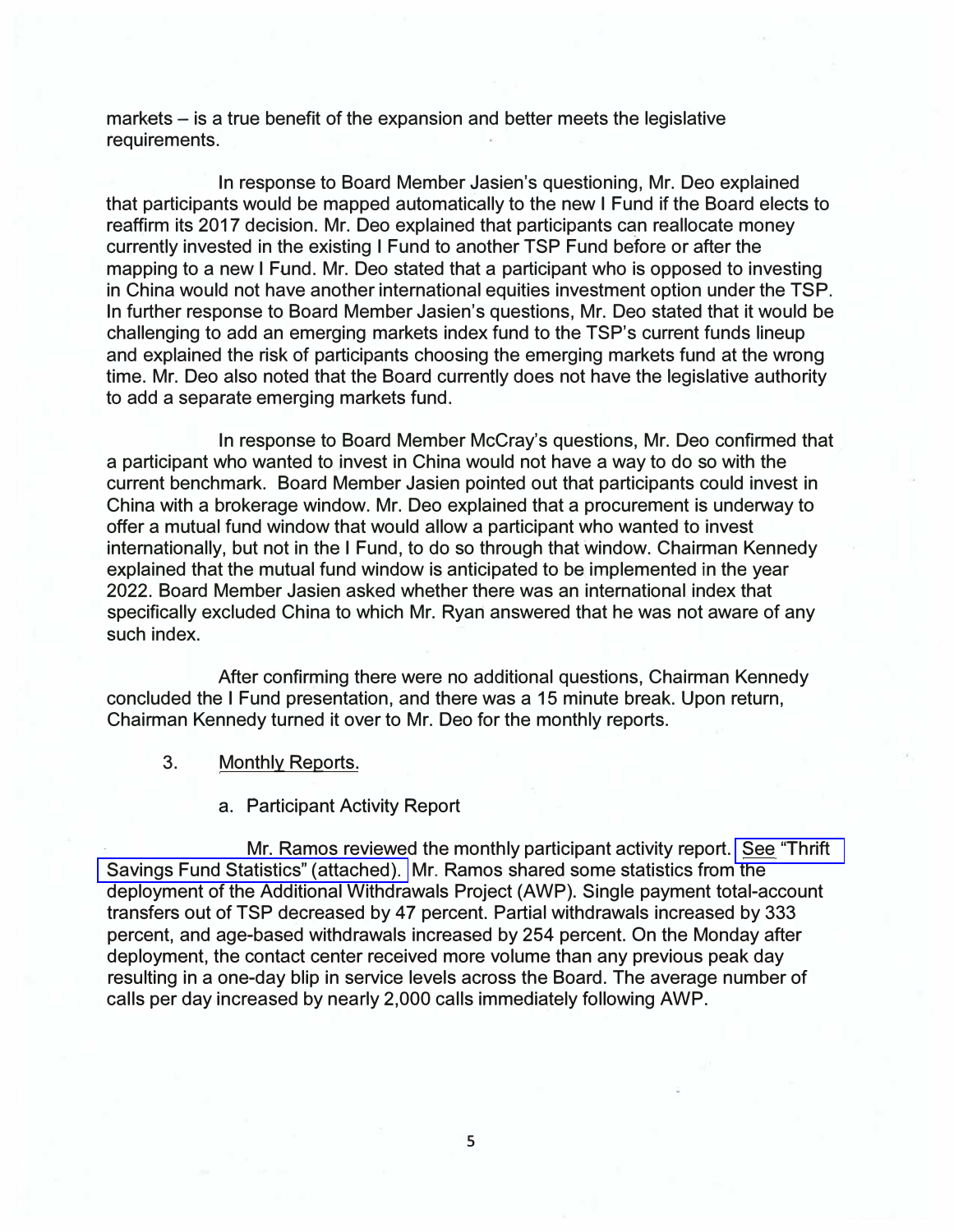#### b. Legislative Report

Ms. Weaver indicated that the SECURE Act is still under discussion in the Senate. Ms. Weaver noted that the current continuing resolution (CR) expires on November 21, 2019. Extensions for the CR are under discussion in both chambers: the House is considering an extension to December, whereas the Senate is contemplating an extension to February or March of next year. The Agency is watching this closely in light of the shutdown situation earlier this year.

#### 4. Quarterly reports

#### a. Investment Policy

Before presenting a quarterly investment report, Mr. McCaffrey reviewed the monthly investment performance report. [See "September 2019](https://www.frtib.gov/pdf/minutes/2019/Oct/MM-2019Oct-Att5.pdf)  Performance Review – [G, F, C, S, I, and L Funds" \(attached\).](https://www.frtib.gov/pdf/minutes/2019/Oct/MM-2019Oct-Att5.pdf) Mr. McCaffrey noted that for the month of September, performance for the F, C, and I Funds was in line with indices. Performance for the S Fund was ahead of the benchmark by 6 basis points primarily due to securities sampling.

For the year to date, the F and C Funds were in line with the respective indices. The S Fund was ahead of the benchmark by 6 basis points, primarily attributable to securities sampling. The I Fund was 40 basis points ahead of benchmark, primarily attributable to tax effect.

Mr. McCaffrey noted that, during September, the Federal Open Market Committee cut its target for the federal funds rate for a second consecutive meeting. The move seemed to appease some investors who were concerned about sustainability of the economic expansion. However, ongoing trade tensions and geopolitical concerns continued to temper optimism in the equity markets. The C and S Funds posted gains. The I Fund also rose, although a stronger dollar hurt its performance modestly. The equity funds' positive returns for the month added to already very strong returns year to date. Longer-term interest rates rose slightly, leading to a loss in the F Fund. All of the L Funds posted gains.

Global stock markets are ahead month-to-date through Friday, October 25. The C Fund is ahead by 1.64 percent. The S Fund is up 1.88 percent. The I Fund up 2.97 percent. The F Fund is down 0.34 percent.

An audit of BlackRock's proxy voting found no exceptions to established guidelines during the 2nd quarter of 2019. Mr. McCaffrey also noted that with respect to class action settlements, there were 61 claims open at the start of the second quarter of 2019. Ten claims were opened during the quarter. One claim was closed in the C Fund due to administrator action. Six were closed in the S Fund, three of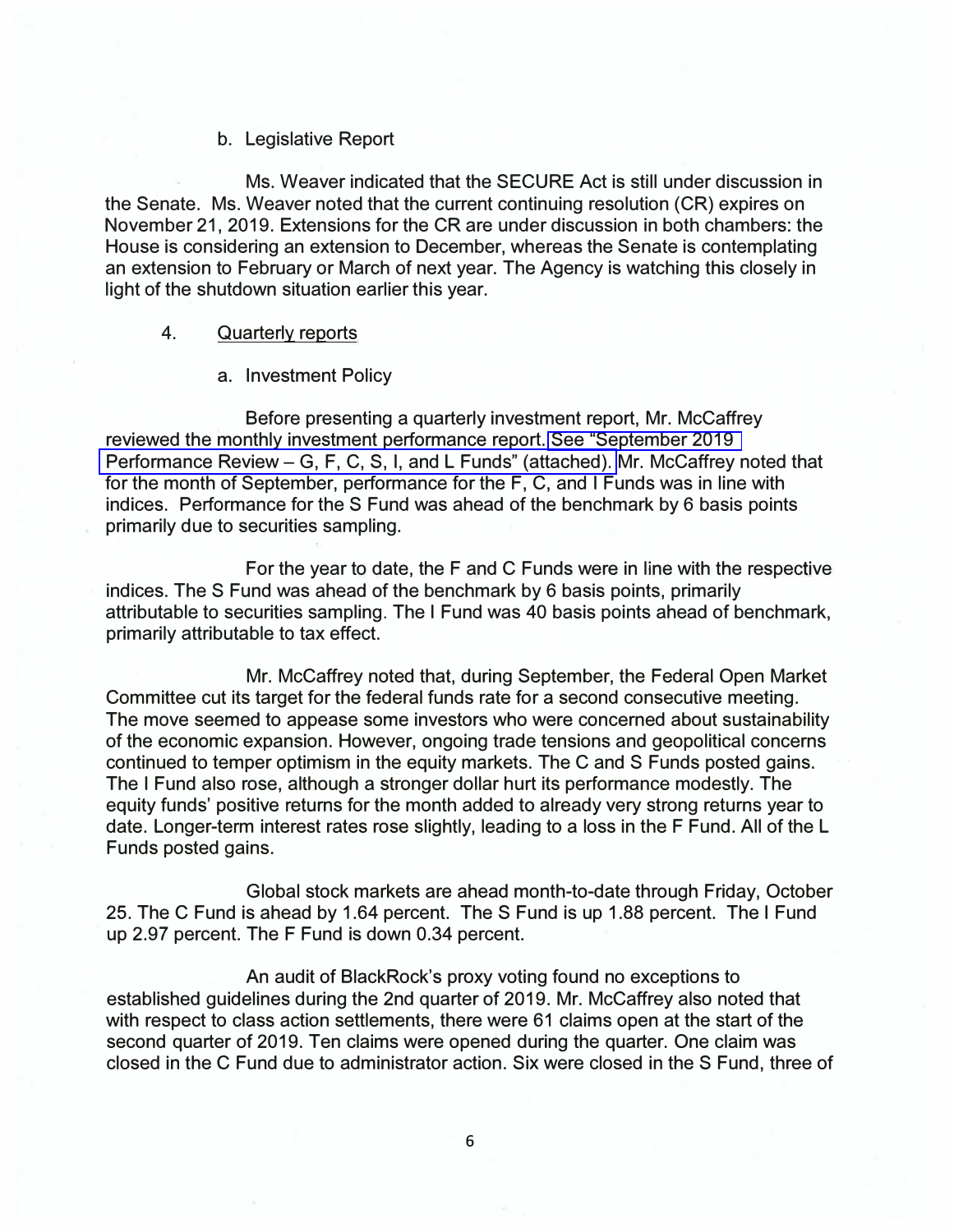these due to administrator action and three claims were settled for a total of \$236,218. At the end of the quarter, 64 claims remained open.

Chairman Kennedy entertained motions to reaffirm current G, F, C, S, and I Fund investment policies. The Board members made, seconded, and adopted the following recommendations by unanimous vote:

MOTION: That the Board reaffirm the current G Fund policy of investing solely in short-term maturities without change.

MOTION: That the Board reaffirm the current F, C, S, and I Fund investment policies without change.

b. Budget Review

Ms. Crowder gave a presentation on the FY 2019 budget[. See "FRTIB FY](https://www.frtib.gov/pdf/minutes/2019/Oct/MM-2019Oct-Att6.pdf)  [2019 4th Quarter Budget Review" \(attached\).](https://www.frtib.gov/pdf/minutes/2019/Oct/MM-2019Oct-Att6.pdf) Ms. Crowder noted that FRTIB was under budget for the year, using approximately 94 percent of its projected budget. Of the \$340.1 million expended, \$235.9 million was spent on recordkeeping. Average assets at the conclusion of FY19 were \$574.9 billion. Ms. Crowder provided a five year history of net and gross administrative expense ratios as was previously requested by the Board. She noted that administrative expenses are calculated on a calendar year basis. In response to Board Member McCray's question on how FRTIB expense ratios compare to those of industry peers, Ms. Crowder noted that our expense ratios are quite a bit lower.

### c. Audit Status

Mr. Boone provided a quarterly update on the status of the Agency's open audit findings. [See "Audit Status/Security & Remediation Status" \(attached\).](https://www.frtib.gov/pdf/minutes/2019/Oct/MM-2019Oct-Att7.pdf) Twenty external audits were completed in FY 2019. Eleven external audits are planned for FY 2020. EBSA awarded KPMG its TSP audit contract. The annual TSP financial statement audit for CY 2019 was awarded to CliftonlarsonAllen.

Mr. Boone reported the audit objectives and audit findings for five FY 2019 EBSA audits: [Corrective Action Plans Process;](https://www.frtib.gov/pdf/minutes/2019/Oct/MM-2019Oct-Att10.pdf) [Dallas Contact Center,](https://www.frtib.gov/pdf/minutes/2019/Oct/MM-2019Oct-Att11.pdf) [IT Operations](https://www.frtib.gov/pdf/minutes/2019/Oct/MM-2019Oct-Att8.pdf)  [Controls,](https://www.frtib.gov/pdf/minutes/2019/Oct/MM-2019Oct-Att8.pdf) [Service Continuity Controls,](https://www.frtib.gov/pdf/minutes/2019/Oct/MM-2019Oct-Att9.pdf) and [TSP Operations at the Defense Finance and](https://www.frtib.gov/pdf/minutes/2019/Oct/MM-2019Oct-Att12.pdf)  [Accounting Services \(DFAS\).](https://www.frtib.gov/pdf/minutes/2019/Oct/MM-2019Oct-Att12.pdf) 

Mr. Deo provided an update on the remediation status of audits. The FY 2019 goal for audit closures was 120. As of September 30, 2019, 202 findings were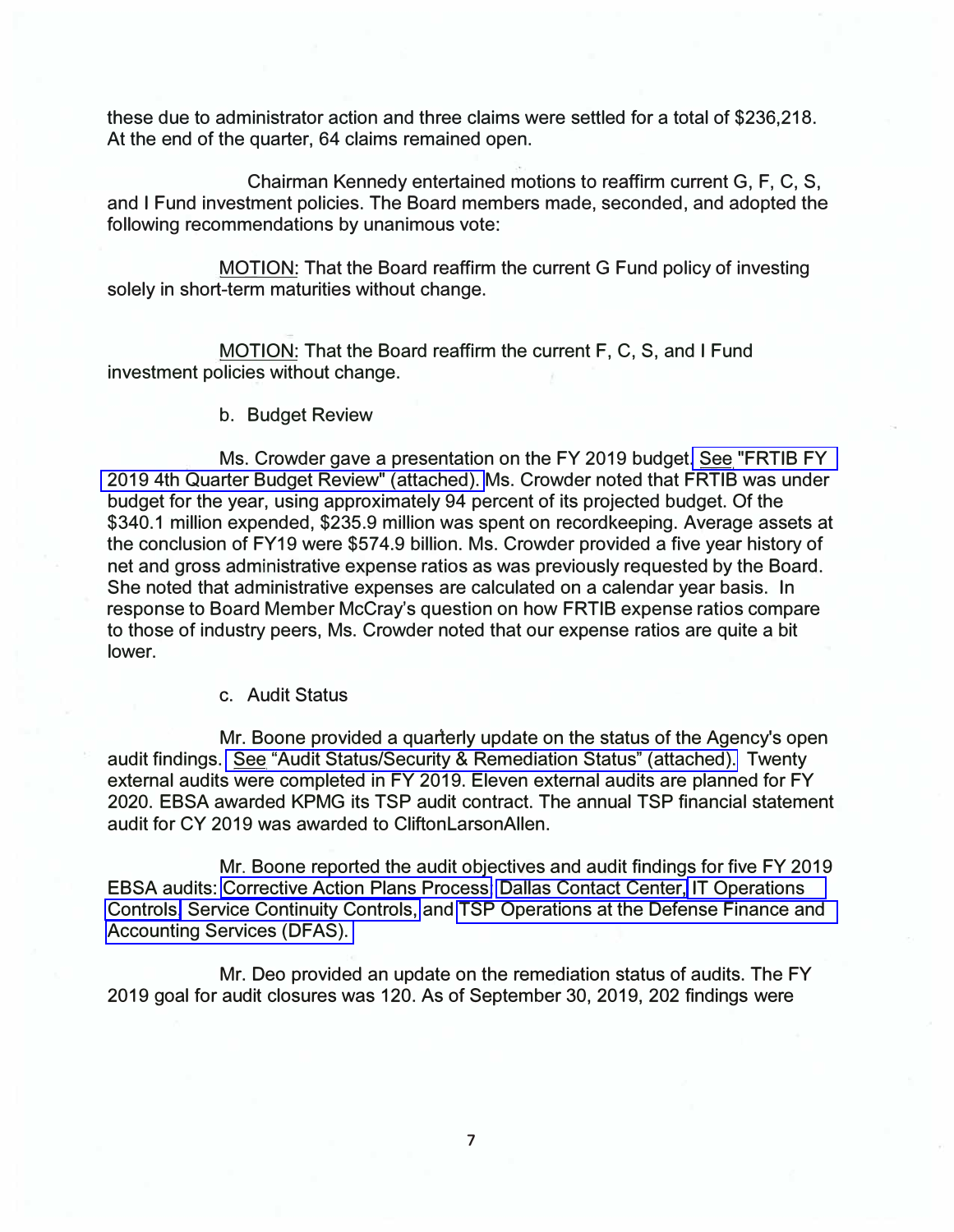closed. Audit findings activity was presented from two perspectives: that of auditors and that of the Agency. According to auditors, 414 audit findings remain open for FY 2019.

According to the Agency, 280 audit findings remain open for FY 2019. The difference in numbers is due to non-concurrence and findings that have closed by the FRTIB, but have not yet been re-visited by the auditors.

#### **5.** Office of Enterprise Planning Annual Report.

Ms. Wilder Guerin provided the Office of Enterprise Planning (OEP) annual report. [See "Office of Enterprise Planning" \(attached\).](https://www.frtib.gov/pdf/minutes/2019/Oct/MM-2019Oct-Att13.pdf) Ms. Wilder Guerin highlighted OEP's functional statement and organizational structure  $-$  noting the designation of a Chief Data Officer. She reviewed OEP's significant FY 2019 accomplishments and discussed key initiatives for the new fiscal year, which include a participant survey, foundational work for the Agency's next strategic plan, project management, and developing an acquisition planning framework.

In response to Board member questions regarding the frequency of participant surveys, Ms. Wilder Guerin explained that OEP is looking to transition to an annual participant survey which will be conducted by U.S. mail and e-mail. In response to Board member questions regarding the zone of confidence data model, Ms. Wilder Guerin discussed the use of such modeling for participant benefit and the variables the model will consider in the future given the expansion of the TSP participant and beneficiary population with servicemembers under the Blended Retirement System (BRS) since 2018.

Mr. Courtney briefly highlighted the work of the Office of Communication and Education with the Department of Defense in providing messaging to the servicemember participants.

#### 6. Update on Implementation of Additional Withdrawal Options.

Mr. Tanner Nohe, Supervisory Project Manager, presented an update on the Additional Withdrawals Project (AWP). [See "FRTIB Additional Withdrawals Project"](https://www.frtib.gov/pdf/minutes/2019/Oct/MM-2019Oct-Att14.pdf)  [\(attached\).](https://www.frtib.gov/pdf/minutes/2019/Oct/MM-2019Oct-Att14.pdf) Mr. Nohe reported that the additional withdrawal options went live as scheduled on September 15, 2019. Post deployment, contact center volumes spiked. On the day after AWP launched, the contact centers received 19,000 calls and contact centers are now averaging 2,000 more calls per day. Website bugs have been reported and fixed over the past five weeks. Mr. Nohe shared that post separation withdrawal statistics after the launch of AWP indicate a reduction in the amount of money withdrawn given the increased flexibility for participants to access their accounts.

In response to Board Member Jasien's question on the productivity and efficiency gains in automating the AWP process, Mr. Nohe and Mr. Ramos explained that such efforts will be undertaken as more data becomes available over time.